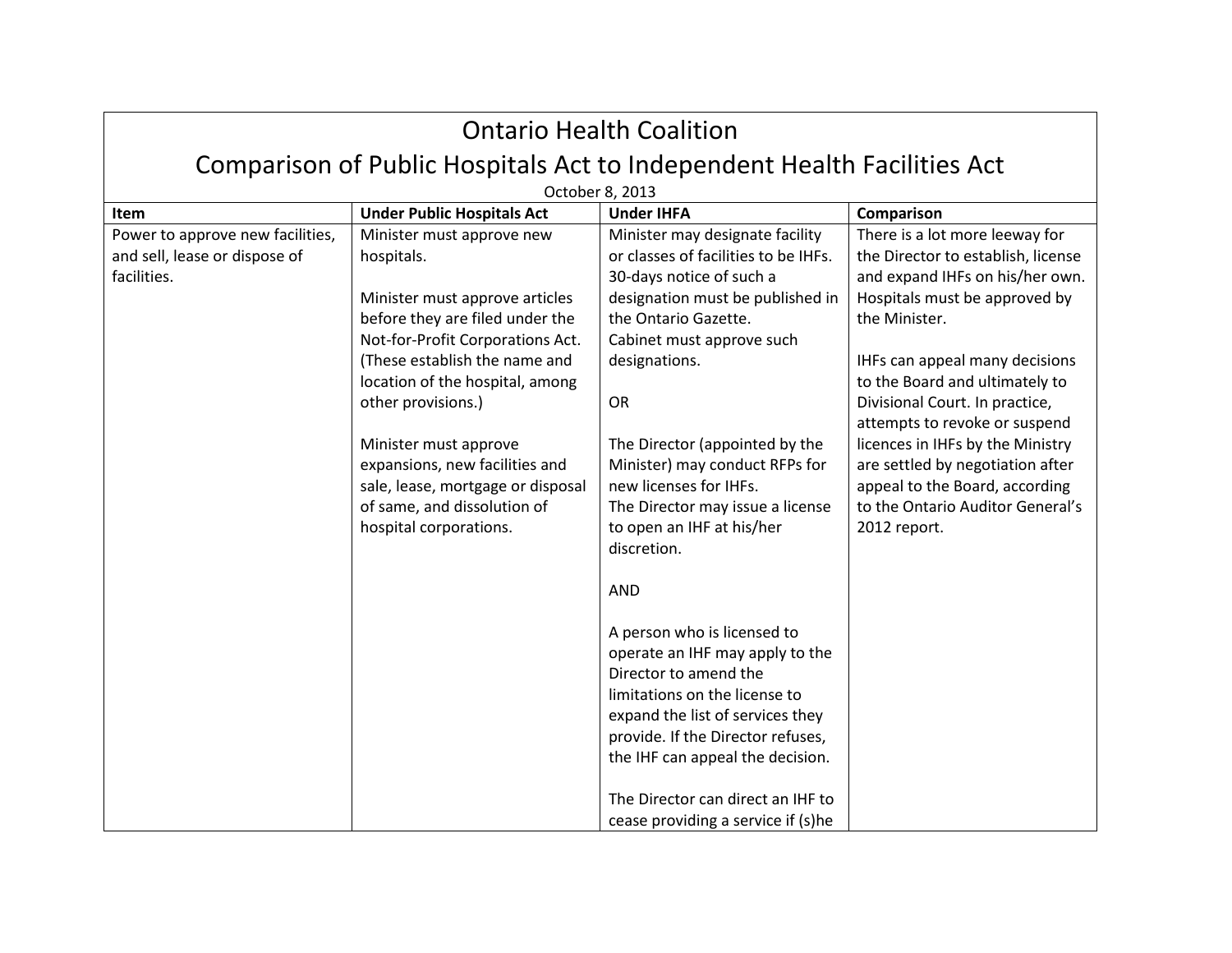|  | has reasonable grounds to           |  |
|--|-------------------------------------|--|
|  | believe the service is or will be   |  |
|  | provided in a manner that is        |  |
|  | prejudicial to the health, safety   |  |
|  | or welfare of any person or         |  |
|  | under certain other conditions.     |  |
|  | The IHF can appeal to the Board     |  |
|  | and ultimately to Divisional        |  |
|  | Court.                              |  |
|  |                                     |  |
|  | The Director can revoke,            |  |
|  | suspend or refuse to renew a        |  |
|  | licence if the IHF is in breach of  |  |
|  | the license, legislation or         |  |
|  | regulations, and in other specific  |  |
|  | circumstances.                      |  |
|  |                                     |  |
|  | The Minister can direct the         |  |
|  | Director to revoke or refuse to     |  |
|  |                                     |  |
|  | renew a licence in specific         |  |
|  | circumstances (the conditions in    |  |
|  | the Act do not include quality of   |  |
|  | care).                              |  |
|  | The Director can authorize the      |  |
|  | relocation of an IHF and            |  |
|  | transfers of licenses. IHFs can     |  |
|  | appeal decisions to refuse to       |  |
|  | transfer their licenses, so can the |  |
|  | transferees.                        |  |
|  |                                     |  |
|  | By laws of the IHF corporation      |  |
|  | are not subject to the Minister's   |  |
|  | (or the Director's) approval.       |  |
|  |                                     |  |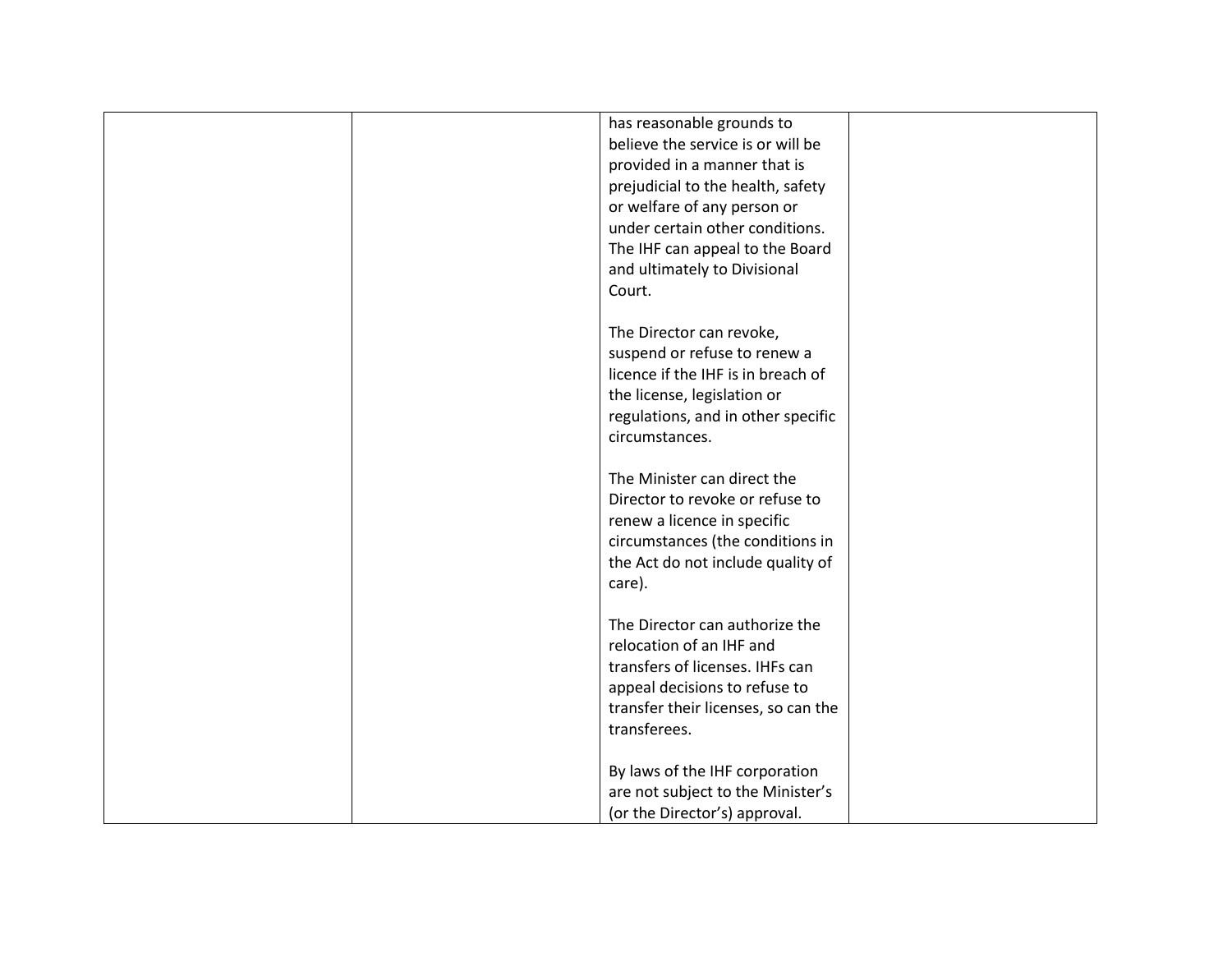|                 |                                                                                                                                                                                                                                                                                                                                                                                                                                                                                                                                                                                            | The Director can take control of<br>an IHF for no more than one year<br>after expiry, surrender,<br>suspension or revocation of the<br>license, or after the licensee dies<br>or ceases to operate the facility. |                                                                                                               |
|-----------------|--------------------------------------------------------------------------------------------------------------------------------------------------------------------------------------------------------------------------------------------------------------------------------------------------------------------------------------------------------------------------------------------------------------------------------------------------------------------------------------------------------------------------------------------------------------------------------------------|------------------------------------------------------------------------------------------------------------------------------------------------------------------------------------------------------------------|---------------------------------------------------------------------------------------------------------------|
| Powers of Board | Powers of the Boards of<br>Directors of Public Hospitals<br>cannot contravene any other<br>Act.<br>Boards of Directors must pass<br>by-laws as prescribed by the<br>regulations, subject to approval<br>by Cabinet.<br>Term limits of 5-years are<br>prescribed in the Act for Board<br>Members. Special classes of<br>Board Members are specified.<br>Notice of meetings of members<br>of the hospital corporation are<br>required to be publicized.<br>The Board may determine<br>hospital privileges, appoint<br>physicians and revoke or<br>suspend appointments for<br>medical staff. |                                                                                                                                                                                                                  | IHFs have no requirements of<br>Boards. There are no democratic<br>and few governance provisions<br>for IHFs. |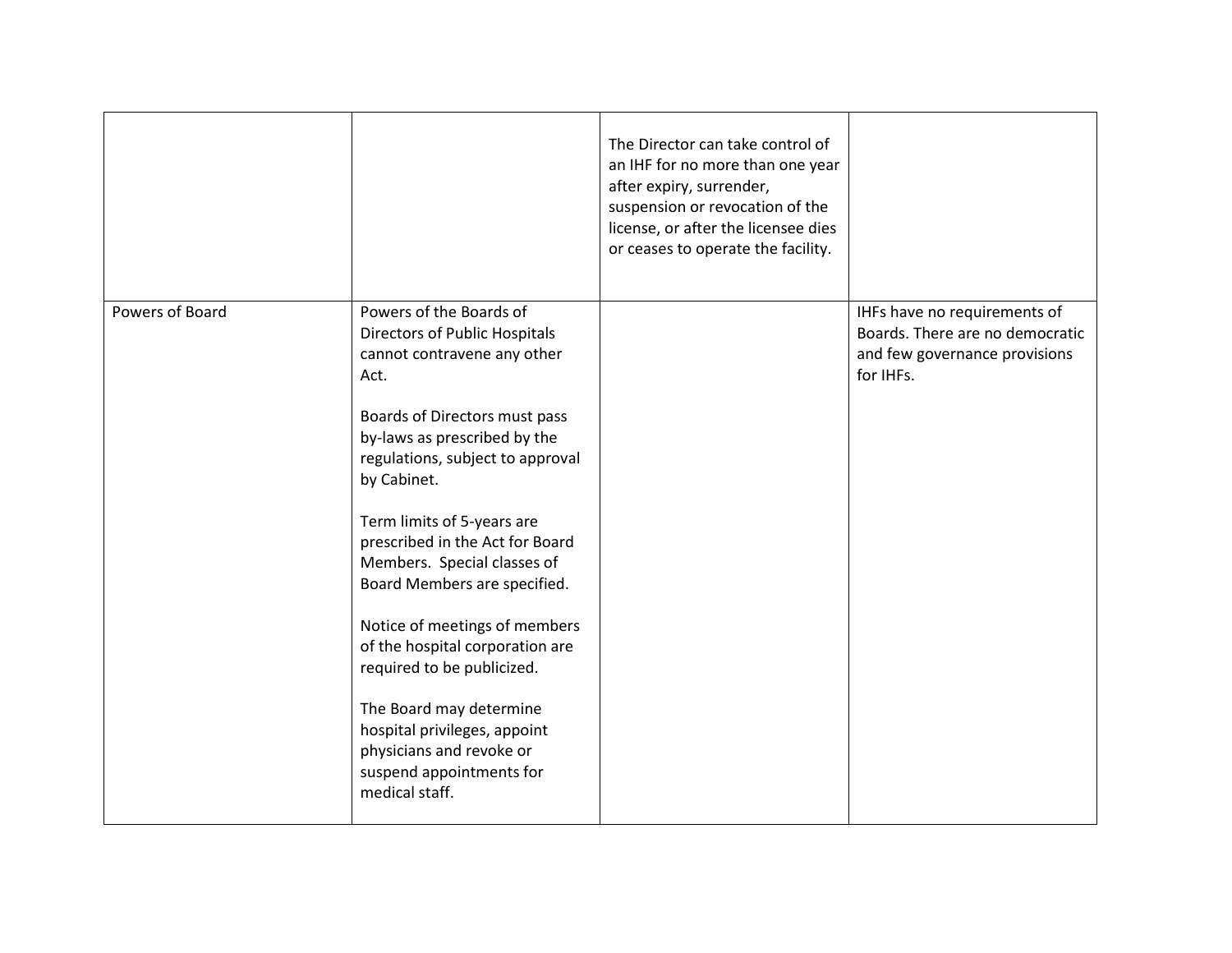|                           | The regulations require certain<br>medical staff and hospital<br>leadership to be on the board<br>and require that medical staff<br>and employees do not have<br>voting rights.<br>The regulations require medical<br>and nursing advisory<br>committees, emergency plans,<br>and other exceptional<br>circumstance plans. |                                      |                                   |
|---------------------------|----------------------------------------------------------------------------------------------------------------------------------------------------------------------------------------------------------------------------------------------------------------------------------------------------------------------------|--------------------------------------|-----------------------------------|
| Quality of management and | Cabinet may appoint an                                                                                                                                                                                                                                                                                                     | The Director can suspend,            | Oversight and enforcement         |
| administration            | investigator - can investigate                                                                                                                                                                                                                                                                                             | revoke or refuse to renew a          | regimes are totally different.    |
|                           | anything it considers in the                                                                                                                                                                                                                                                                                               | licence if the IHF is operating in a |                                   |
|                           | public interest. Public Hospitals                                                                                                                                                                                                                                                                                          | manner prejudicial to the health,    | The IHFA has two processes for    |
|                           | cannot impede investigation, or                                                                                                                                                                                                                                                                                            | safety or welfare of any person;     | inspection: through the College   |
|                           | hide or destroy records.                                                                                                                                                                                                                                                                                                   | and under specific circumstances     | of Physicians and Surgeons and    |
|                           |                                                                                                                                                                                                                                                                                                                            | outlined in the Act. The IHF can     | via direct order of the Minister. |
|                           | Cabinet may appoint a                                                                                                                                                                                                                                                                                                      | appeal to the Board and              | To date, serious quality concerns |
|                           | supervisor. The supervisor is                                                                                                                                                                                                                                                                                              | ultimately to Divisional Court.      | have been addressed by the        |
|                           | granted all the powers of the                                                                                                                                                                                                                                                                                              |                                      | Ministry contracting the College  |
|                           | corporation, its officers and                                                                                                                                                                                                                                                                                              | The Minister may appoint             | to establish pilot programs to    |
|                           | members. The supervisor reports                                                                                                                                                                                                                                                                                            | inspectors.                          | inspect some IHFs. The College    |
|                           | to the Minister.                                                                                                                                                                                                                                                                                                           |                                      | must notify the IHF prior to      |
|                           |                                                                                                                                                                                                                                                                                                                            | The Director may give notice to      | making the inspection. Only       |
|                           | Inspectors may be appointed by                                                                                                                                                                                                                                                                                             | the Registrar of the College and     | limited information on            |
|                           | the Minister according to the                                                                                                                                                                                                                                                                                              | the College may appoint              | inspections has been released     |
|                           | regulations. The inspectors may                                                                                                                                                                                                                                                                                            | inspectors.                          | publicly.                         |
|                           | audit accounts, operations,                                                                                                                                                                                                                                                                                                |                                      |                                   |
|                           | records and other affairs. The                                                                                                                                                                                                                                                                                             | Inspectors must notify the IHF of    | The Director has powers to take   |
|                           | regulations specify the powers of                                                                                                                                                                                                                                                                                          | the inspection prior to making       | over an IHF only in specific      |
|                           | inspectors to access a broad                                                                                                                                                                                                                                                                                               | the inspection.                      | circumstances and only for up to  |
|                           | array of records and samples.                                                                                                                                                                                                                                                                                              |                                      | one year.                         |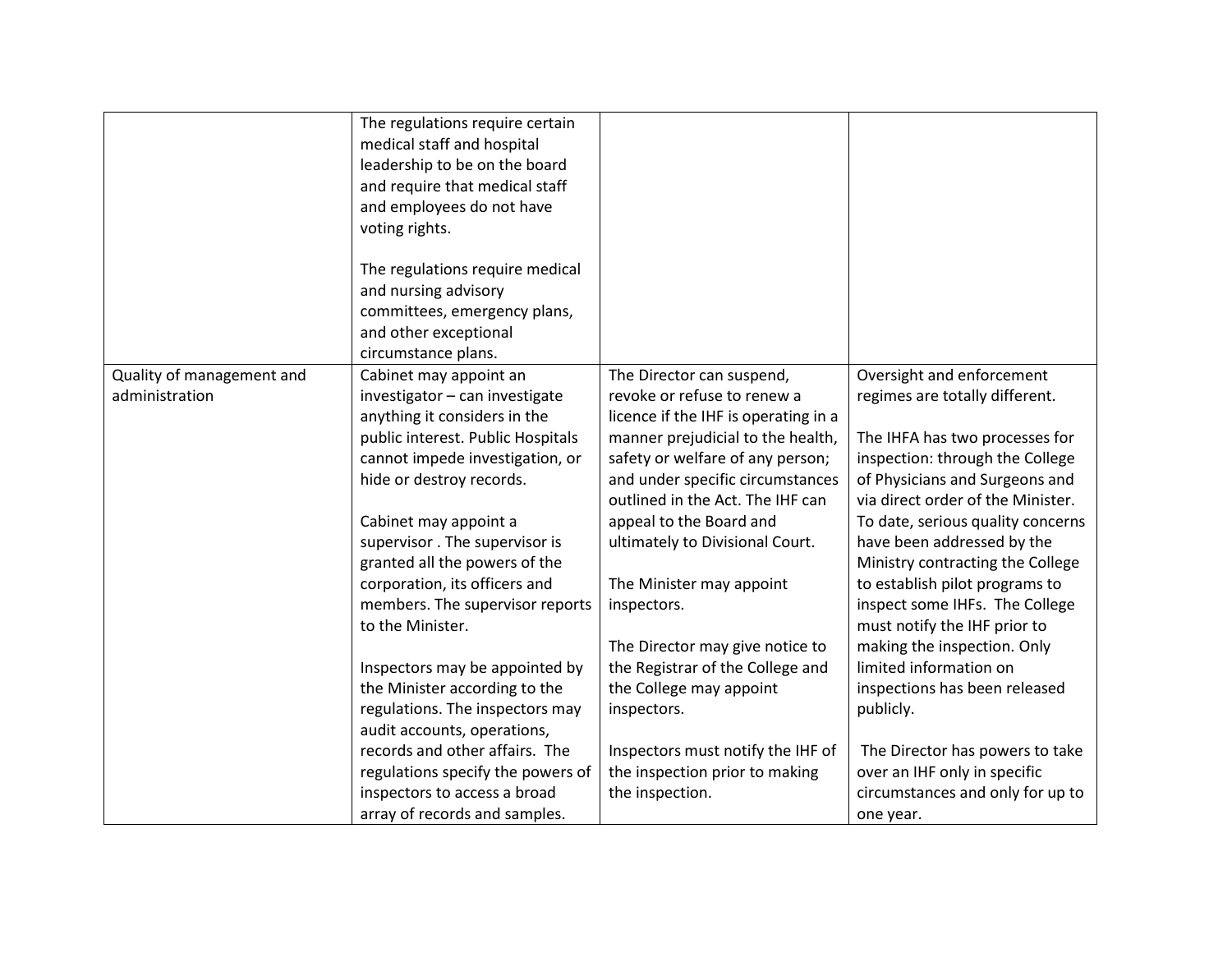| Inspectors report to the                                   | The Registrar of the College must  |                                  |
|------------------------------------------------------------|------------------------------------|----------------------------------|
| Minister. The Minister may                                 | report the findings to the         | The Public Hospitals Act gives   |
| disclose the report to the public.                         | Director. (No provision expressly  | the Minister power to appoint    |
|                                                            | allowing the Minister or Director  | investigators, supervisors and   |
| The regulations require the                                | to disclose publicly.)             | inspectors with access to a very |
| Board of Directors to pass by-                             |                                    | broad array of documents and     |
| laws to specify administration                             | The Registrar of the College may   | samples.                         |
| positions and processes to fill                            | also appoint assessors.            |                                  |
| these; and processes to appoint                            |                                    | There are no fiscal advisory     |
| auditors.                                                  | The Director may give notice to    | committees and no medical staff  |
|                                                            | the CAO of a health profession     | required in fiscal planning of   |
| The regulations require fiscal                             | licensing/governing body if s(he)  | IHFs.                            |
| advisory committees that                                   | considers it necessary that        |                                  |
| include medical staff in the fiscal                        | assessments be carried out of      |                                  |
| and planning functions of the                              | the quality and standards of       |                                  |
| hospital.                                                  | services provided. The CAO of      |                                  |
|                                                            | the health profession              |                                  |
| The regulations require hospitals                          | licensing/governing body must      |                                  |
| to provide audited statements to<br>the Minister annually. | appoint assessors in this case.    |                                  |
|                                                            | The assessor shall be provided     |                                  |
|                                                            | access to certain medical records  |                                  |
|                                                            | and notes, samples, and can        |                                  |
|                                                            | interview staff, and observe staff |                                  |
|                                                            | (the latter, with consent of       |                                  |
|                                                            | patient(s)). Narrower access to    |                                  |
|                                                            | records specified than in the      |                                  |
|                                                            | case of inspectors, investigators  |                                  |
|                                                            | and supervisors under PHA.         |                                  |
|                                                            |                                    |                                  |
|                                                            | Inspectors appointed by the        |                                  |
|                                                            | Minister have right to enter the   |                                  |
|                                                            | facility and inspect, access       |                                  |
|                                                            | documents (different list than     |                                  |
|                                                            |                                    |                                  |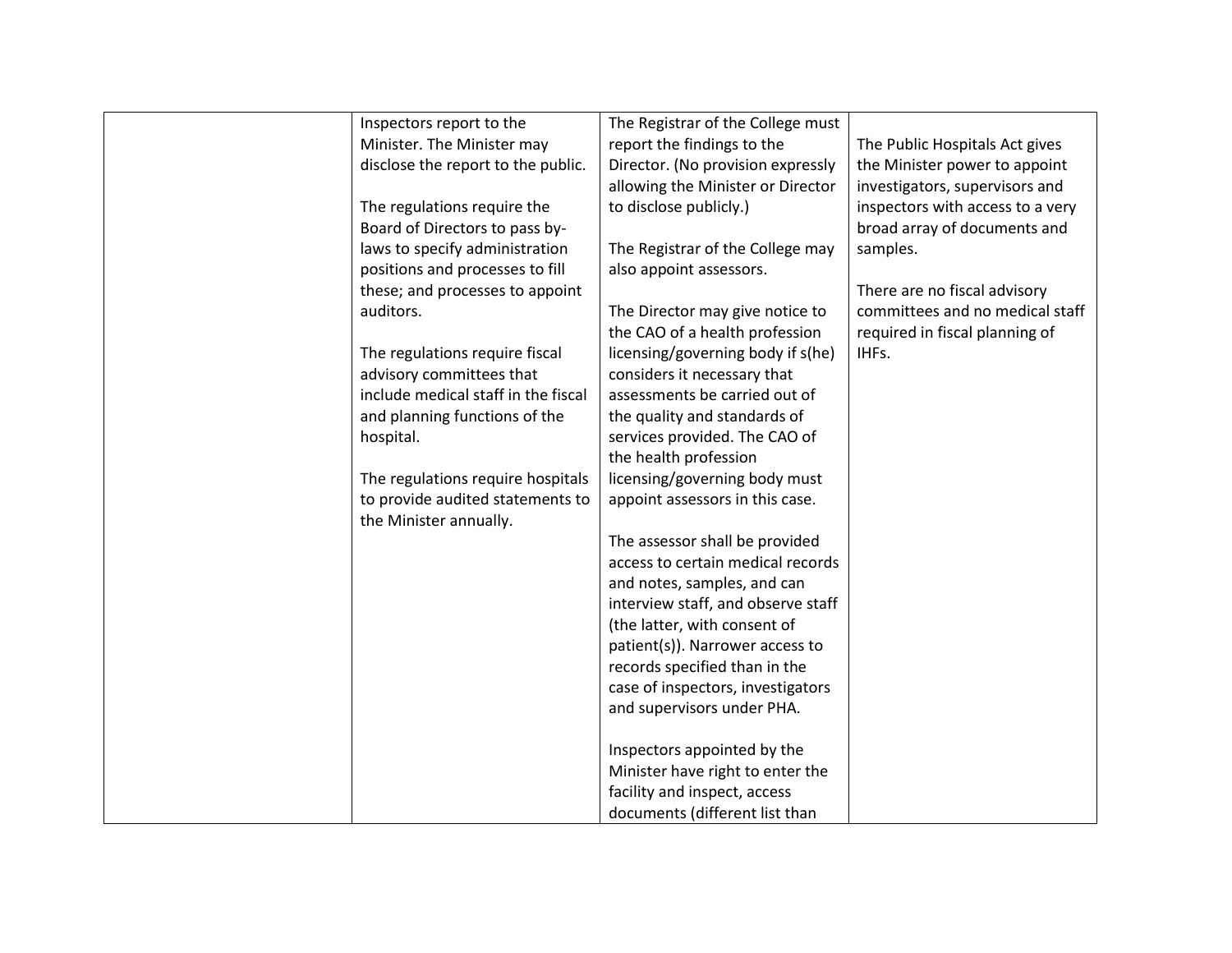|                 |                                                                                                                                                                                                                                                                                                                                                                                                                                                 | PHA, doesn't specify auditing<br>powers but does give access to<br>some financial records), get a<br>warrant to gain access if needed,<br>without obstruction. |                                                                                                                                                                                                       |
|-----------------|-------------------------------------------------------------------------------------------------------------------------------------------------------------------------------------------------------------------------------------------------------------------------------------------------------------------------------------------------------------------------------------------------------------------------------------------------|----------------------------------------------------------------------------------------------------------------------------------------------------------------|-------------------------------------------------------------------------------------------------------------------------------------------------------------------------------------------------------|
| Quality of care | Cabinet can appoint an<br>investigator as above.                                                                                                                                                                                                                                                                                                                                                                                                | The regulations specify that IHFs<br>must appoint a quality advisor.                                                                                           | In general, IHFs are required to<br>provide services to "generally<br>accepted standards" in the                                                                                                      |
|                 | Cabinet can appoint a supervisor<br>as above.                                                                                                                                                                                                                                                                                                                                                                                                   | In some cases, the licensee (ie.<br>owner of the IHF) can appoint<br>him/herself to be the quality                                                             | regulations. This is much less<br>than is required of quality<br>committees and advisory                                                                                                              |
|                 | The Minister can appoint<br>inspectors as above.                                                                                                                                                                                                                                                                                                                                                                                                | advisor.                                                                                                                                                       | committees in hospitals.                                                                                                                                                                              |
|                 | Provisions exist in the legislation:<br>for medical advisory committees<br>to be established re. quality of<br>care; notification to the College<br>re. quality of practice concerns;<br>requirement for processes to be<br>followed to deal with quality of<br>care concerns and report actions<br>taken; set term limits for<br>medical staff appointments; set<br>time limits for medical advisory<br>committees to make<br>recommendations. | The quality advisor chairs the<br>quality advisory committee.                                                                                                  | It is an obvious conflict-of-<br>interest for the IHF owner<br>(licensee) to appoint him/herself<br>as the quality advisor.<br>Specified reporting requirements<br>to the Colleges are less for IHFs. |
|                 | The regulations require medical<br>and nursing advisory committees<br>and specify what they must do.                                                                                                                                                                                                                                                                                                                                            |                                                                                                                                                                |                                                                                                                                                                                                       |
|                 | The regulations require                                                                                                                                                                                                                                                                                                                                                                                                                         |                                                                                                                                                                |                                                                                                                                                                                                       |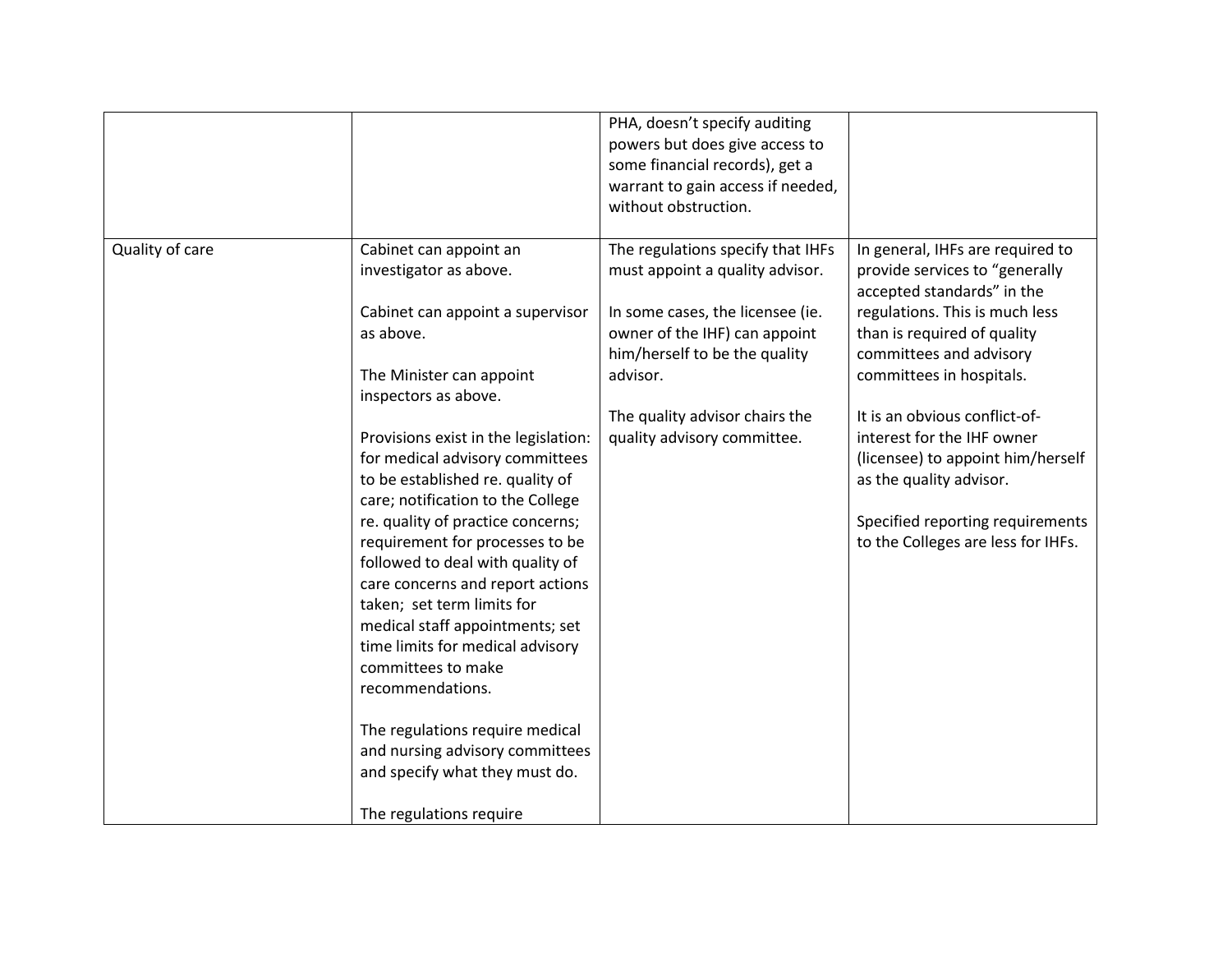| emergency plans and other           |  |
|-------------------------------------|--|
| exceptional circumstance plans.     |  |
|                                     |  |
| The regulations require             |  |
| reporting of critical incidents,    |  |
| content of such reporting,          |  |
| creation of plans to prevent        |  |
| critical incidents, aggregate       |  |
| critical data reports to quality    |  |
| committees, system to reduce        |  |
| risk and improve quality.           |  |
|                                     |  |
| The regulations require the         |  |
| hospital Board to set by-laws to    |  |
| establish medical positions and     |  |
| processes for appointments and      |  |
| elections to advisory committees    |  |
| and positions; establish            |  |
| committees of the medical staff,    |  |
| including the duties and powers     |  |
| of such committees, to assess       |  |
| credentials, medical records,       |  |
| patient care, infection control,    |  |
| the utilization of hospital         |  |
| facilities and all other aspects of |  |
| medical care and treatment in       |  |
| the hospital; establish an          |  |
| occupational health and safety      |  |
| program with specific               |  |
| requirements; establish a health    |  |
| and communicable disease            |  |
| surveillance program; ensure        |  |
| that nurses and nurse managers      |  |
| are included in committees and      |  |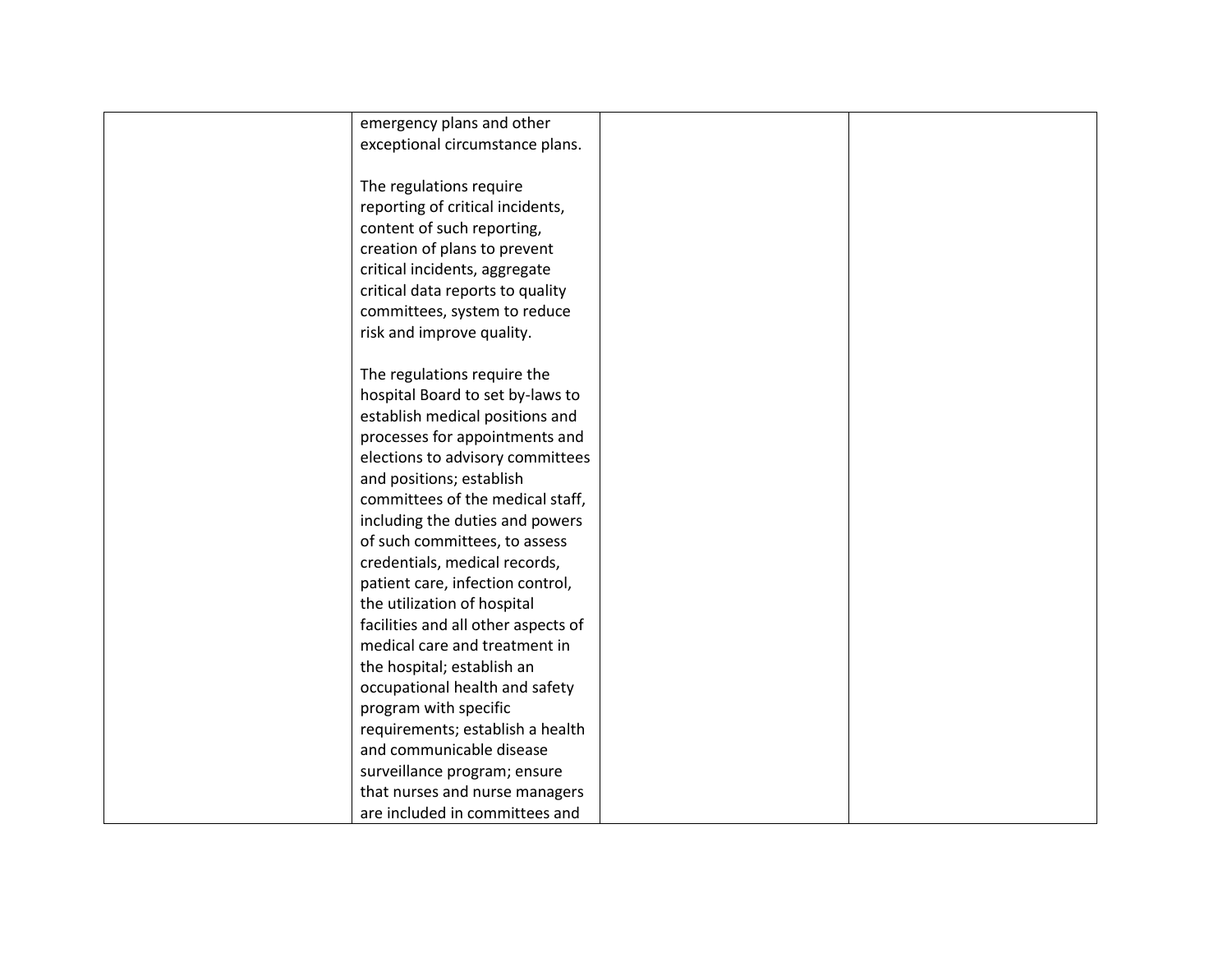|                          | other decision-making pertaining   |                                    |                                 |
|--------------------------|------------------------------------|------------------------------------|---------------------------------|
|                          | to the administrative, financial   |                                    |                                 |
|                          |                                    |                                    |                                 |
|                          | and planning matters of the        |                                    |                                 |
|                          | hospital.                          |                                    |                                 |
|                          |                                    |                                    |                                 |
|                          | The regulations specify how        |                                    |                                 |
|                          | hospitals may purchase drugs       |                                    |                                 |
|                          | (only from safe providers).        |                                    |                                 |
|                          |                                    |                                    |                                 |
|                          | The regulations specify how        |                                    |                                 |
|                          | infectious and dangerous           |                                    |                                 |
|                          | patients are to be treated.        |                                    |                                 |
|                          |                                    |                                    |                                 |
|                          | The regulations specify time       |                                    |                                 |
|                          | limits for physicians to make      |                                    |                                 |
|                          | initial assessments of admitted    |                                    |                                 |
|                          |                                    |                                    |                                 |
|                          | patients and what must be          |                                    |                                 |
|                          | included in those assessments.     |                                    |                                 |
|                          |                                    |                                    |                                 |
|                          | The regulations specify safety     |                                    |                                 |
|                          | procedures re. use of anesthesia   |                                    |                                 |
|                          | and surgeries.                     |                                    |                                 |
| Personal information and | The Act specifies that personal    | The regulations require IHFs to    | Less specific provisions in     |
| records                  | health information is the          | keep patient records and list      | legislation and regulations for |
|                          | property of the hospital and shall | what must be in them at            | IHFs.                           |
|                          | be kept in the custody of the      | minimum.                           |                                 |
|                          | Administrator.                     |                                    |                                 |
|                          |                                    | Provisions are made in the         |                                 |
|                          | Transfers of records are           | regulations for transfers of       |                                 |
|                          | prescribed in the legislation.     | records in the case of transfer of |                                 |
|                          |                                    |                                    |                                 |
|                          |                                    | licence.                           |                                 |
|                          | The regulations set out            |                                    |                                 |
|                          | requirements for patient           |                                    |                                 |
|                          | records.                           |                                    |                                 |